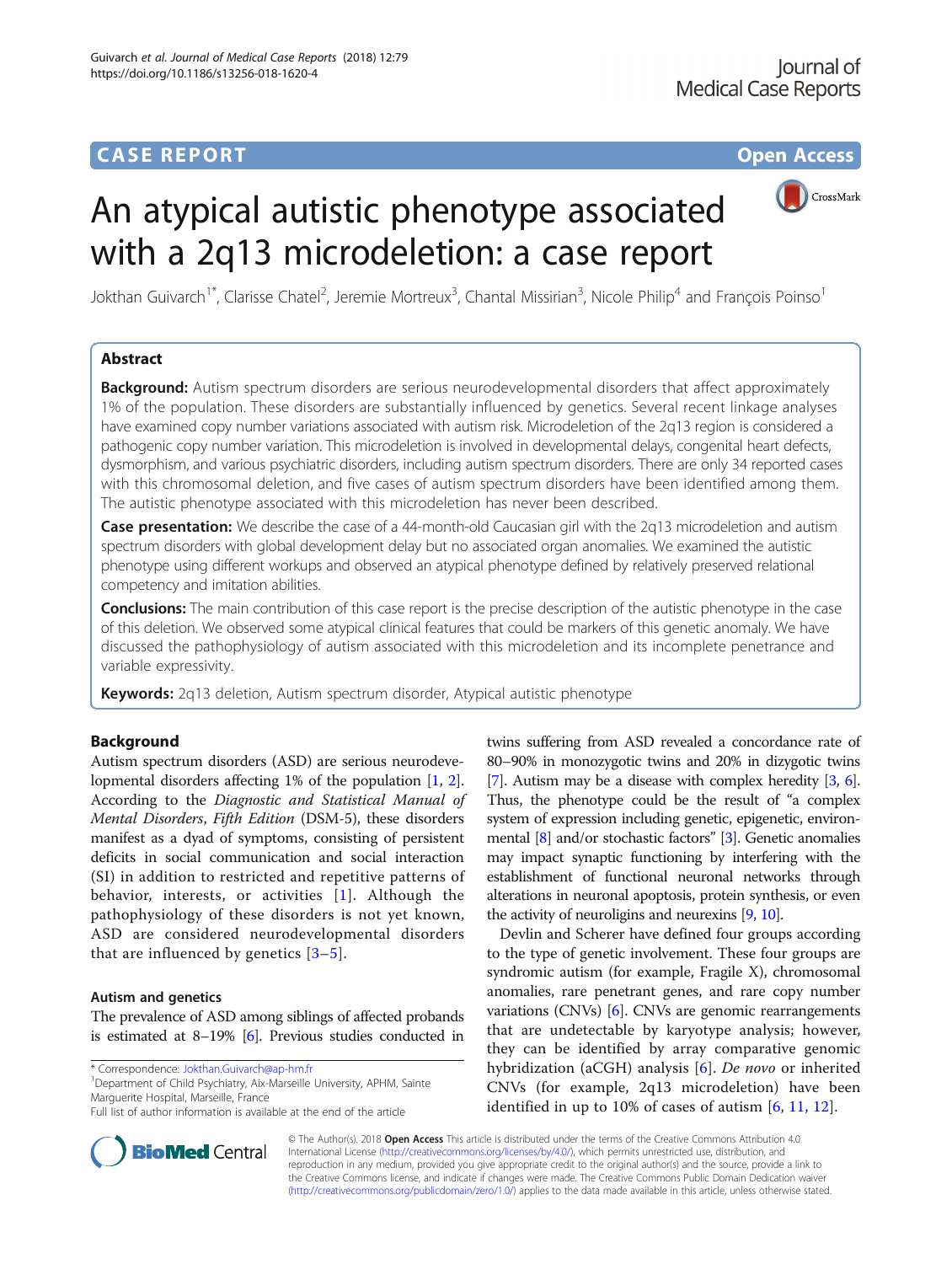## The 2q13 deletion

The 2q13 region contains clusters of segmental duplications, which facilitate non-allelic homologous recombination and can lead to recurrent deletions and duplications [[13\]](#page-5-0).

A recurrent 1.71 Mb microdeletion [[12](#page-5-0)–[14](#page-5-0)] has been reported in 34 patients [[12](#page-5-0)–[21](#page-5-0)], five of whom have ASD [[13,](#page-5-0) [16,](#page-5-0) [21](#page-5-0)]. The deletion is inherited from healthy parents in a significant number of cases and, as a result, its clinical significance was initially unclear. However, this CNV is now considered pathogenic and shows variable penetrance [\[13](#page-5-0), [16,](#page-5-0) [21\]](#page-5-0).

The clinical phenotype is variable, as are the reasons for referral (14, 16, 20, 21). Mild dysmorphic facial features have been reported in the majority of cases. However, there are no patient pictures available, and the typical facial gestalt has not been described. The patients may show either macrocephaly or microcephaly. Congenital heart defects (CHDs) are the most frequent congenital malformations. Several other congenital defects have been described in single cases, including scoliosis and renal and genital malformations. In addition, developmental delays, hypotonia, and disorders in fine and global motor skills, such as balance and coordination, are widely reported. There are also cases of attention deficit/hyperactivity disorder linked to this microdeletion [\[13](#page-5-0), [16,](#page-5-0) [20,](#page-5-0) [21\]](#page-5-0).

Among the five patients with 2q13 microdeletion suffering from autistic disorders [[13,](#page-5-0) [16](#page-5-0)], two were described as having ASD and two as having pervasive developmental disorder not otherwise specified (PDD-NOS). There was no explanation of the reasons that led to a diagnosis of PDD-NOS. We had no information regarding the fifth case.

The precise autistic phenotype in the case of a 2q13 microdeletion has never been described.

We report the case of a 44-month-old (3 years and 8 months) child with an interstitial 2q13 microdeletion who suffered from atypical ASD. We describe the autistic phenotype with standardized tools.

# Case presentation

#### Clinical elements

This case report describes a 44-month-old (3 years and 8 months) Caucasian girl who was the second child of healthy and non-consanguineous parents. The family history was negative. She was born at term after an uncomplicated pregnancy and delivery, and the birth parameters were normal.

At 6 months of age, her parents noted behavioral anomalies, including avoidance of gaze, absence of turning when called by her name, and retreating into repetitive, self-centered games. In addition, she had delayed gross motor development. She began sitting at

12 months and walking at 19 months of age. Her medical history was otherwise unremarkable except for recurrent episodes of bronchiolitis. The day care center staff noticed socialization difficulties and the appearance of motor mannerisms with rocking back and forth. Thus, ASD was suspected. At 2 years and 8 months of age, she was referred to a referral center for developmental problems because the pediatrician suspected Angelman syndrome. A clinical examination showed facial dysmorphism with coarse features, full cheeks, anteverted nares, and a large mouth. Her height and weight were in the normal range, with a head circumference (HC) at −1 standard deviation (SD). A neurological examination was normal.

When she was 3 years and 8 months old, a multidisciplinary diagnostic evaluation was conducted at a referral center (PACA Autism Resource Center) using standardized tools. A global psychomotor delay was found, with a developmental age of 23 months in fine motor skills and 27 months in overall motor skills. In addition, subtle global hypotonia was also noted. An electroencephalogram (EEG) and cerebral magnetic resonance imaging (MRI) with spectroscopy showed no anomalies. An ear, nose, and throat (ENT) workup revealed physiological audition.

The diagnosis was performed according to the DSM-5 criteria with the help of the following multidisciplinary workups and standardized tools (refer to Table 1): the Autism Diagnostic Observation Schedule, Second Edition (ADOS-2) [[22](#page-5-0)]; the Autism Diagnostic Interview-Revised

#### Table 1 The autism scales

ADOS-2 in French [[22](#page-5-0)] (module 1):

- Social affect, 17 (communication, 4; reciprocal social interaction, 13)
- Restricted and repetitive behaviors, 5
- Overall total, 22 (ASD threshold, 11; autism threshold, 16)
- ADOS-2 comparison score, 7 (moderate)
- ADI-R [[23\]](#page-5-0):
	- Reciprocal social interactions, 18 (autism threshold, 10)
	- Nonverbal communication, 10 (threshold, 7)
	- Repetitive behaviors and stereotyped patterns, 7 (threshold, 3)
	- Developmental anomalies at or before 36 months, 5 (threshold, 1)

Vineland-II/VABS-II [\[24\]](#page-5-0) standard scores:

- Communication, 32
- Daily life, 38
- Socialization, 42
- Motor skills, 50
- Composite score of adaptive behavior, 26

ADI-R Autism Diagnostic Interview-Revised, ADOS-2 Autism Diagnostic Observation Schedule, Second Edition, ASD Autism spectrum disorder, VABS-II Vineland Adaptive Behavior Scales, Second Edition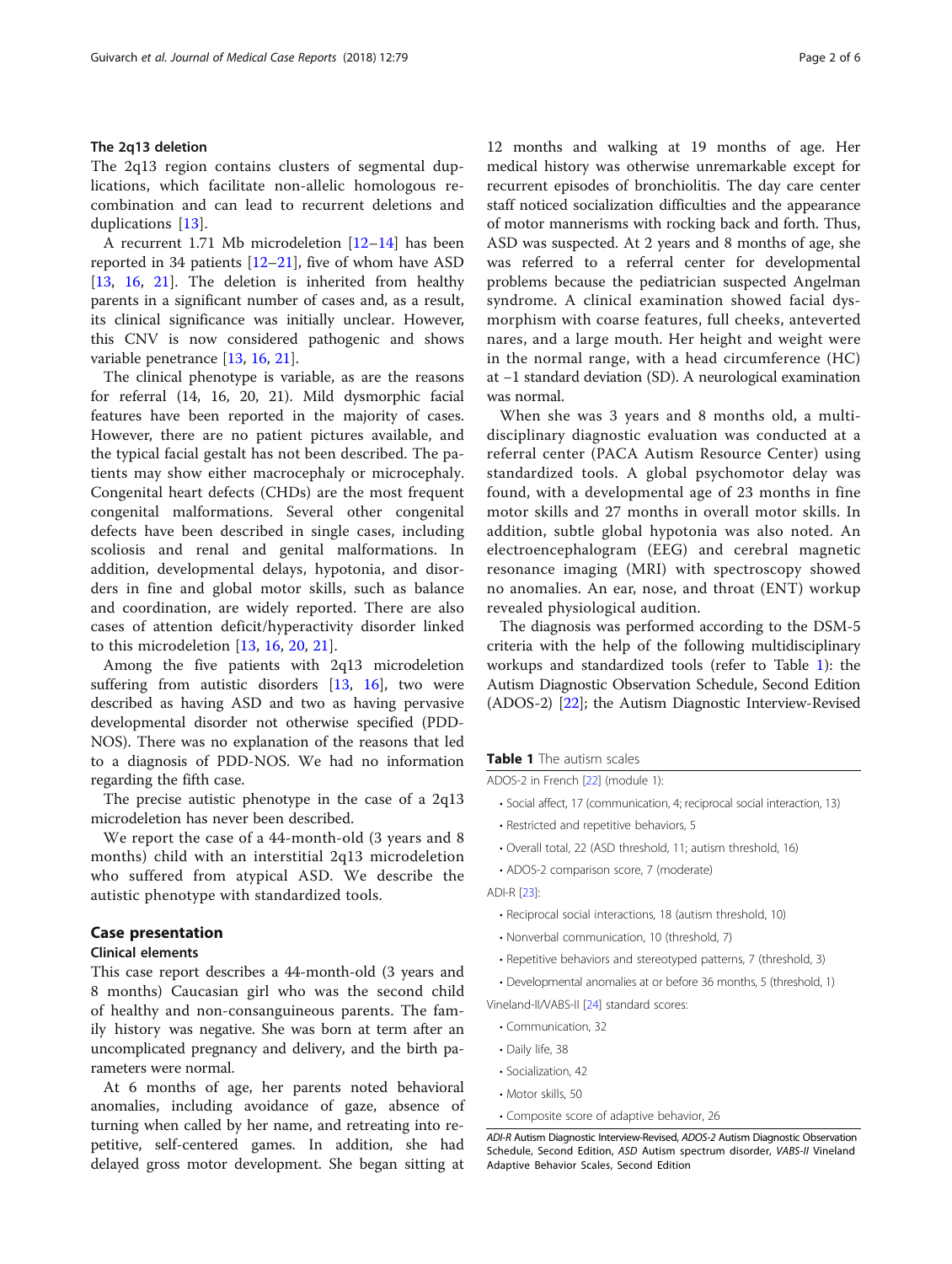(ADI-R) [[23](#page-5-0)]; and the Vineland Adaptive Behavior Scales, Second Edition (VABS-II) [[24](#page-5-0)].

The results of ADOS-2 module 1 led to the diagnosis of autism with a moderate level of symptomatology. She was nonverbal and was tested with module 1, which is the specific module for preverbal children. During the administration of the ADOS-2, we noticed that gesturing was poor and response to her name was lacking. She had no spontaneous initiation of joint attention. However, she was able to have directed vocalizations and presented a large variety of directed facial expressions. Her eye contact was of acceptable quality. There was a shared pleasure observed in the interactions, and she presented directed smiles.

The results of the ADI-R showed scores greater than the cut-off for autism in the three domains, with developmental anomalies noted before 36 months. It should be noted that the ADI-R was performed even though she presented a global level of development lower than 24 months, and the results contributed to the diagnostic assessment.

The VABS-II evaluates adaptive behavior. The test result showed a low composite score of adaptive behavior (standard score 26). Adaptation was low in all domains, namely, motor, socialization, daily life, and communication.

Her communication competencies were evaluated using the Early Social Communication Scales (ESCS), which allows evaluation of development in three domains of early communication [[25\]](#page-5-0). Her level of SI was similar to that of an 18-month-old child.

Her level of conjoined attention (CA) was 13 months. Her regulation of behavior was equivalent to 12 months. Overall, this child presented a social communication development level of 14 months.

Her level of development was evaluated using the Psychoeducational Profile, Third Edition (PEP-3) [\[26](#page-5-0)]. The results revealed overall delay. Her verbal and preverbal cognition levels were at 16 months.

Her receptive and expressive language level corresponded to that of a child younger than 12 months of age. Her developmental age was 19 months in global motor skills. She does not present any clear lateralization and has difficulties with static equilibrium. Her developmental age was 20 months for fine motor skills. She cannot coordinate her two hands and has difficulties grasping objects with two fingers. However, she spontaneously engages in scribbling. Her oculomotor imitation was similar to that of a 22 month-old child. She can engage in imitation through the manipulation of objects and actions. However, her imitation of gestures and sounds is weaker.

The overall result of the tests indicated ASD associated with developmental delays. Her strengths included imitation and interactions with other people through gaze and smiling.

#### Genetic analyses

Genetic analyses were conducted at the referral center for developmental problems. The pediatrician initially suspected Angelman syndrome due to the developmental delay and frequent smiling. However, analysis of chromosome 15 methylation invalidated this hypothesis and excluded 15q11.2 microdeletion or uniparental chromosome 15 disomy.

The aCGH was performed using a  $4 \times 180$  K wholegenome oligonucleotide microarray following the manufacturer's protocol (Agilent Technologies, Santa Clara, CA, USA). The results were interpreted with Cytogenomics software v3.0.1.1 (ADM2 method). A CNV was considered if at least three contiguous oligonucleotides presented an abnormal mean log ratio (> 0.25 or  $\leq$  0.25). This analysis identified a 1.7 Mb interstitial de novo microdeletion in chromosomal region 2q13 (on the long arm of chromosome 2) between proximal chromosomal position 111,399,243 and distal position 113,102,535 (hg19/GRCh37). Using the International System for Human Cytogenetic Nomenclature 2016, the deleted region identified by the microarray analysis was designated as follows: arr[GRCh37] 2q13(111399243\_11310  $2535 \times 1$  dn. The region encompasses the following nine genes: BUB1, ACOXL, BCL2L11, MERTK, FBLN7, TMEM87B, ANAPC1, ZC3H8, and ZC3H6. Fluorescent in situ hybridization (FISH) analysis with probes RP11-438 K19 confirmed this rearrangement. Previous studies reported that recurrent CNVs of this chromosomal region are implicated in the 2q13 microdeletion/ microduplication syndrome [[12,](#page-5-0) [13](#page-5-0)].

# Discussion and conclusions

# Discussion of the "atypical" phenotype

Our young patient presents with DSM-5 diagnostic criteria for ASD. However, we observed some clinical atypia in cognitive abilities, motor functioning, and social adaptation. We found the following features in our patient:

- During the administration of the ADOS-2, a possibility of being in a relationship with others by gaze and by regular directed smiles was noted. In addition, she shared her pleasure and displeasure rather easily despite being nonverbal.
- The VABS-II indicated that her profile based on standard scores is the following: Motor skills > Socialization > Daily life > Communication. The profile of classically nonverbal children with ASD is different and tends to show the following results: Motor skills > Daily living > Socialization > Communication [\[24](#page-5-0)]. Our patient has better socialization abilities than daily life skills, which is atypical.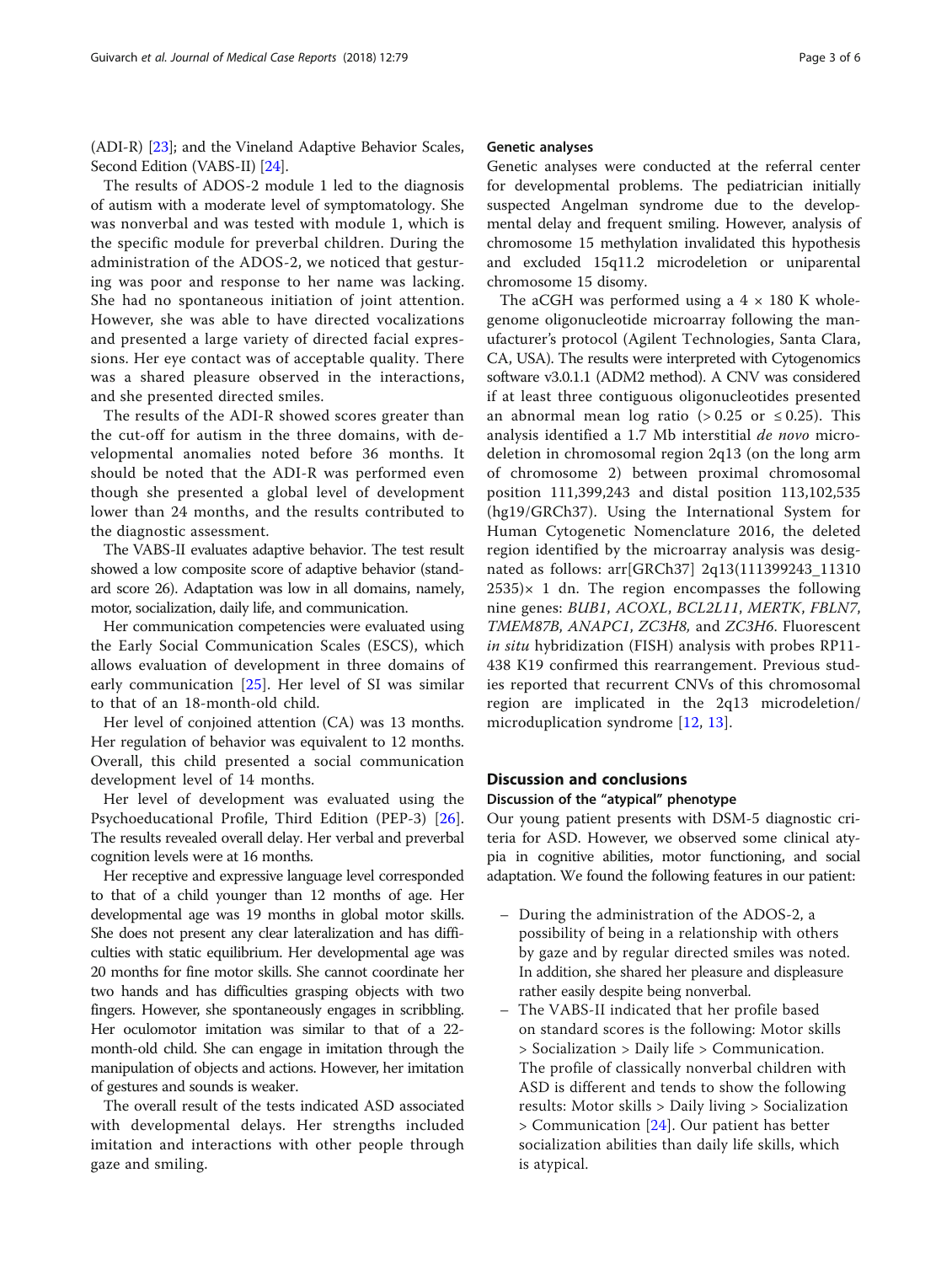- The PEP-3 development workup revealed global delay, which suggests a very probable intellectual deficit in this child. The development levels in the PEP are considered good indicators of cognitive functioning in both verbal and nonverbal children [[27\]](#page-5-0). Our patient workup revealed that her oculomotor imitation was better than her global and fine motor skills, while the majority of children with ASD habitually have more difficulties in the domain of imitation than in motor skills [\[28\]](#page-5-0). The activities of imitation involving looking at the interlocutor, requesting his or her attention, expressing a request for maintaining an activity, and expressing pleasure and displeasure are all activities that she accomplished despite her ASD.
- Her profile in the ESCS was similar to the other test results. The three domains of early social communication are CA, SI, and behavior regulation (BR). Interestingly, the same profile is observed in children with ASD with or without intellectual deficit:  $BR > SI > CA$  [[29\]](#page-5-0). However, our patient displays a different profile, namely,  $SI > CA > BR$ . Thus, even though she presented a delay in the different domains of social communication, the delay is less significant with respect to SIs.

In the literature, there are only five cases of Autistic disorders with 2q13 microdeletion – including two cases of PDD-NOS [\[16](#page-5-0)] – without description of autistic phenotype in this deletion. The two cases of children diagnosed PDD-NOS may have an autistic phenotype similar to that of our patient. PDD-NOS is a diagnosis from the previous version of the DSM, the Fourth Edition text revision (DSM-IV-TR)  $[30]$ , and was used when the complete criteria for a pervasive development disorder were not found. This diagnosis could have been selected because of the relational abilities of these children.

Thus, autism with atypia could also be part of the phenotype associated with a 2q13 microdeletion.

#### Discussion of the genes involved

The dysmorphism and HC anomaly generally observed in cases with this deletion could involve the FBLN7 gene, as suggested by experiments conducted in zebrafish. The FBLN7 gene encodes the protein fibulin-7, which is a glycoprotein that interacts with cells through integrins, and this protein plays a role in the embryonic differentiation of odontoblasts and in the formation of facial bones [[20\]](#page-5-0).

There are limited data available for the TMEM87B gene, but its transcripts are found in adult and fetal tissues, including cardiac and cerebral tissue [[20](#page-5-0)]. Thus, that gene could also be involved in developmental delays, autism disorders, and other psychiatric phenotypes.

Previous experiments have shown that the FBLN7 and TMEM87B genes are both involved in CHDs and that the most serious CHDs occur when both genes are lost in the context of a microdeletion [\[20,](#page-5-0) [21\]](#page-5-0).

The BCL2L11 gene could be involved in the neurodevelopmental disorders observed in association with this microdeletion [\[13](#page-5-0)]. The gene codes for the protein BCL2L11, which is a Bcl2-like apoptotic protein and may be implicated in neuronal apoptosis [\[13](#page-5-0), [31\]](#page-5-0). The downregulation of Bcl2 has been found in the frontal and parietal cortex and the cerebellum in cases of ASD [[32,](#page-5-0) [33\]](#page-5-0). The loss of a Bcl2-like protein could alter neuronal apoptosis and may be involved in autism [\[16](#page-5-0), [33](#page-5-0)] by interfering with the establishment of functional neuronal networks, which is consistent with the current neurobiological concept of autism [[9\]](#page-5-0).

The ACOXL gene could also be involved in neurodevelopmental disorders according to previous studies by altering the metabolism of fatty acids [[16](#page-5-0)].

It is currently unclear why parents of affected children, who are carriers of the microdeletion, are asymptomatic or only mildly symptomatic. The incomplete penetrance and variable expressivity can complicate genetic counseling [[13,](#page-5-0) [21\]](#page-5-0).

Hladilkova et al. suggested that break points around the deletion that are variable from one patient to another may explain the incomplete penetrance [\[13](#page-5-0)]. This possibility implies that there are different genes deleted from the chromosome segment. It is also possible that loss of heterozygosity through the microdeletion could reveal a recessive allele [[13](#page-5-0)].

Both Hladilkova et al. and Riley et al. supported Girirajan and colleagues' theory of "the second hit," which would amplify the phenotype  $[13, 21, 34]$  $[13, 21, 34]$  $[13, 21, 34]$  $[13, 21, 34]$  $[13, 21, 34]$  $[13, 21, 34]$  $[13, 21, 34]$ . The individuals who carry the microdeletion may have other CNVs that contribute to or modify the phenotype [[13](#page-5-0), [21,](#page-5-0) [34](#page-5-0)]. Yu et al. and Hladilkova et al. found this result in certain cases of 2q13 microdeletions [\[13,](#page-5-0) [16](#page-5-0)]. The second hit could also correspond to an environmental factor influencing the phenotype [\[13,](#page-5-0) [34](#page-5-0)]. Thus, the second-hit theory suggests that asymptomatic carriers of this microdeletion would not present any other genomic imbalance that could reveal the pathogenicity of these deletions [[34\]](#page-5-0).

# Conclusion

We have described the case of a child with a 2q13 microdeletion, who suffers from ASD with atypia and a developmental delay. The main contribution of this case report is the precise description of the autistic phenotype in the case of this deletion. We have observed an atypical phenotype defined by relatively preserved relational competencies and imitation abilities. This autistic phenotype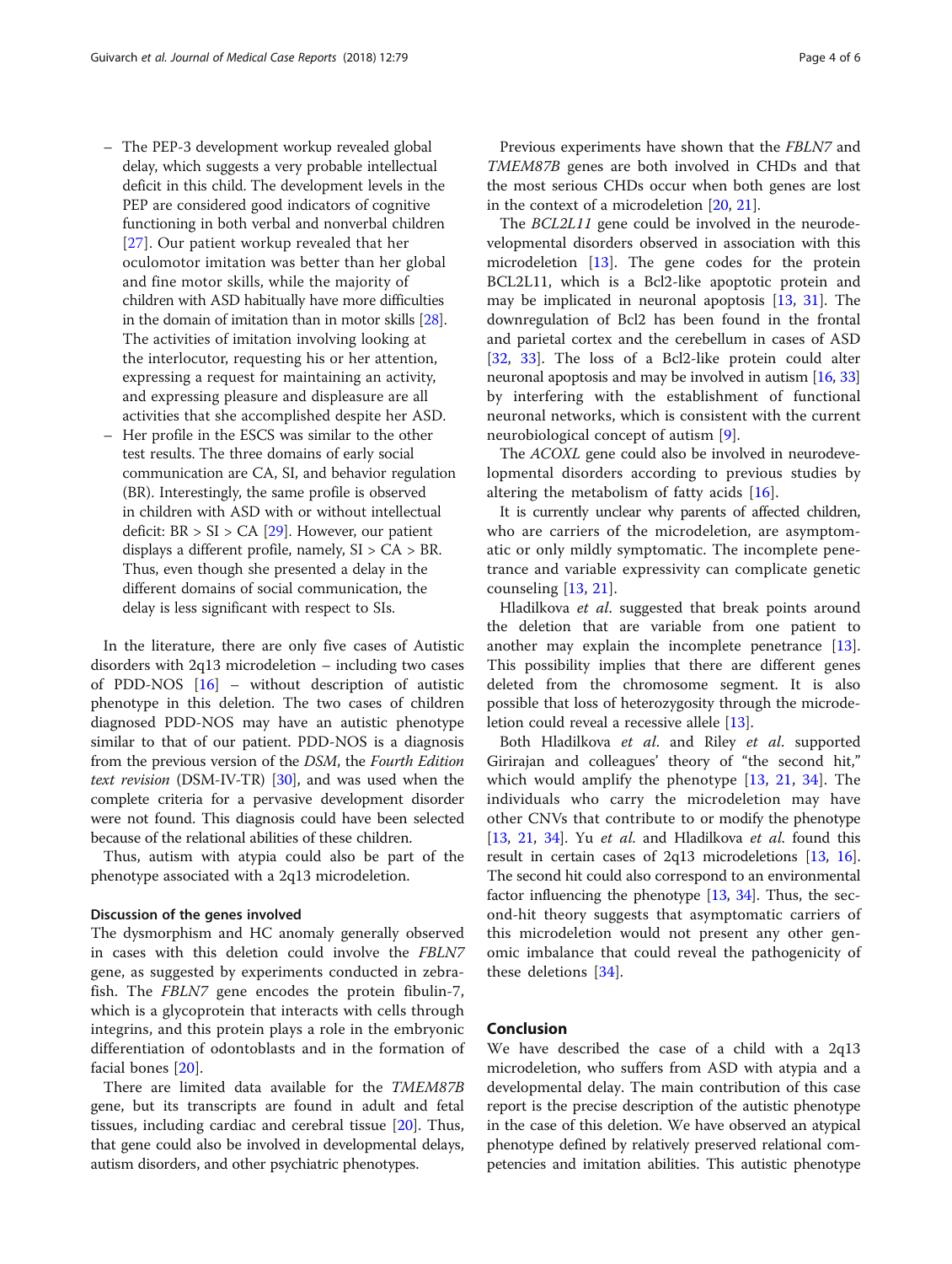<span id="page-4-0"></span>could be found in other cases of 2q13 microdeletion. Additional cases have to be reported and compared with our observation to confirm our findings.

This case reveals the indication for microarray analysis in cases of ASD without severe developmental delay, congenital malformation, or clear dysmorphic features. Obtaining a genetic diagnosis is important for proper management of the patient and genetic counseling for the family. The identification of a chromosomal microdeletion could enable prevention of comorbidities in children with ASD through knowledge of the deleted chromosomal region and the genes contained in the lost region [[21](#page-5-0)]. It could also improve the genetic counseling provided to parents for later pregnancies. Systematic genetic testing for children with ASD is conducted at certain specialized universities with a diagnostic success rate of 35–40% [\[3](#page-5-0)].

We do not support the generalization of genetic testing because variants of unknown significance could be discovered. In addition, as aCGH investigates chromosomal imbalances throughout the genome, there is a possibility of identifying unexpected findings not related to the indication of the test. Such variants may have potential health or reproductive significance for the patient or his/her family, raising difficulties in genetic counseling and presenting an ethical issue as illustrated by Lefebvre et al. in a 7-year French national survey [\[35\]](#page-5-0). CNVs affecting tumor suppressor genes cause a predisposition to cancer [[36](#page-5-0)]. Charcot– Marie–Tooth type 1 and hereditary neuropathy with liability to pressure palsy (HNPP), linked to reciprocal duplication and deletion, respectively, of the 17p region, as well as autosomal dominant polycystic kidney disease and neurofibromatosis type 1, are a few examples of autosomal dominant disorders that can be identified by aCGH. CNVs can be inherited, leading to the diagnosis of an unsuspected disease in a parent. Chromosome X deletion in a girl can reveal carrier status for an X-linked condition. This finding has no clinical utility for the proband but raises the question of genetic counseling for the family [[37\]](#page-5-0). Before disclosing such information, the clinician must evaluate the balance between potential harm and benefit for the patient or his/her family. The possibility of secondary findings and their possible consequences should be discussed during the pretest counseling session and explicitly mentioned on the informed consent form [\[36](#page-5-0)]. It is important to rationalize the request for genetic testing. In France, genetic testing is requested in cases of syndromic autism (with dysmorphia, organ anomalies, or anomalies in the neurological pediatric examination). It would be appropriate to broaden the indications in cases of autism with atypia as seen in the present case.

#### Abbreviations

aCGH: Array comparative genomic hybridization; ADI-R: Autism Diagnostic Interview-Revised; ADOS-2: Autism Diagnostic Observation Schedule Second Edition; ASD: Autism spectrum disorder; BR: Behavior regulation; CA: Conjoined attention; CHD: Congenital heart defect; CNV: Copy number variation; DSM-IV-TR: Diagnostic and Statistical Manual of Mental Disorders Fourth Edition text revision; DSM-5: Diagnostic and Statistical Manual of Mental Disorders Fifth Edition; EEG: Electroencephalogram; ENT: Ear nose and throat; ESCS: Early Social Communication Scales; FISH: Fluorescent in situ hybridization; HC: Head circumference; HNPP: Hereditary neuropathy with liability to pressure palsy; PDD-NOS: Pervasive developmental disorder not otherwise specified; PEP-3: Psychoeducational Profile Third Edition; SD: Standard deviation; SI: Social interaction; VABS-2: Vineland Adaptive Behavior Scales Second Edition

#### Acknowledgements

Not applicable.

#### Funding

We received no funding support.

#### Availability of data and materials

All data generated or analyzed during this study are included in this published article.

#### Authors' contributions

JG carried out a literature review and wrote the "Background", "Clinical elements", and "Discussion and conclusions" sections. CC wrote the "Clinical elements" and "Discussion" sections. JM performed genetic analyses and wrote the "Genetic analyses" section. CM performed genetic analyses and wrote the "Genetic analyses" section. NP carried out a literature review and wrote the "Clinical elements" and "Discussion" sections. FP wrote the "Clinical elements" and "Discussion" sections. All authors read and approved the final manuscript.

#### Ethics approval and consent to participate

Not applicable.

#### Consent for publication

Written informed consent was obtained from the patient's legal guardians for publication of this case report and any accompanying images. A copy of the written consent is available for review from the Editor-in-Chief of this journal.

#### Competing interests

The authors declare that they have no competing interests.

#### Publisher's Note

Springer Nature remains neutral with regard to jurisdictional claims in published maps and institutional affiliations.

#### Author details

<sup>1</sup>Department of Child Psychiatry, Aix-Marseille University, APHM, Sainte Marguerite Hospital, Marseille, France. <sup>2</sup>PACA Autism Resource Center, APHM, Sainte Marguerite Hospital, Marseille, France. <sup>3</sup>Department of Medical Genetics, Cytogenetics Laboratory, APHM, Timone Hospital, Marseille, France. 4 Department of Medical Genetics, Referral Center for Developmental Anomalies, Aix-Marseille University, APHM, GMGF, Timone Hospital, Marseille, France.

#### Received: 23 October 2017 Accepted: 20 February 2018 Published online: 18 March 2018

#### References

- 1. American Psychiatric Association. Diagnostic and Statistical Manual of Mental Disorders. 5th ed. Washington, D.C: American Psychiatric Association; 2013. p. 947.
- 2. Amaral D, Dawson G, Geschwind DH. In: Fombonne E, Quircke S, Hagen A, editors. Epidemiology of pervasive developmental disorders. In: Autism spectrum disorders. New York: Oxford University Press; 2011.